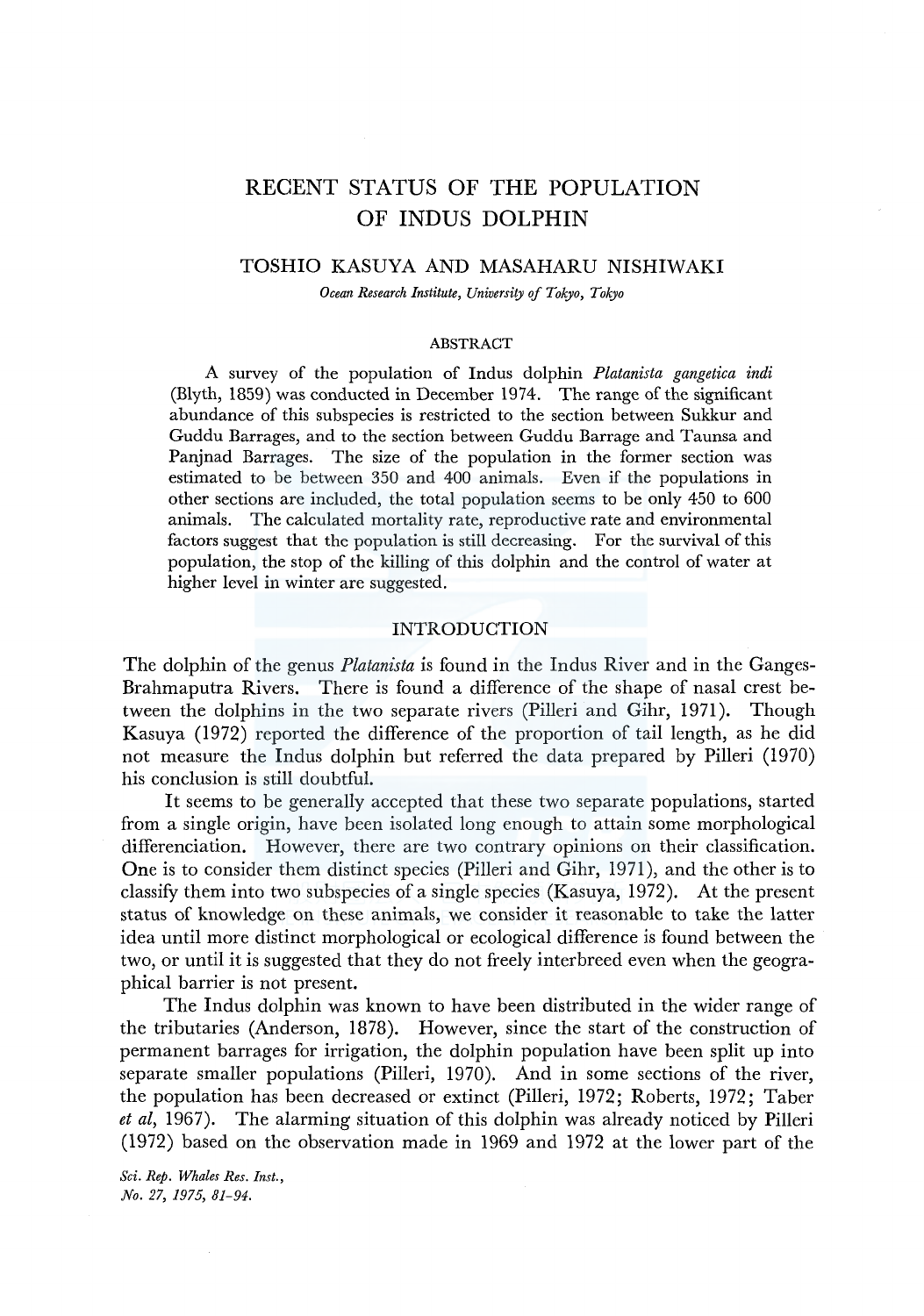section blocked by Sukkur and Guddu Barrages. The total population of this dolphin has been considered not exceeding 700-1,000 (Anon., 1973).

The present study was conducted in December 1974 to know the present range of distribution of the dolphin and to estimate the population.

### RANGE OF DISTRIBUTION

The presence of the dolphin was checked at various bridges or barrages. However, as the dolphin is usually scarce near the barrage even if it is situated in the section where the presence of many dolphins is confirmed by other method *(e.g.* Sukkur or Kashmore Barrage), it was tried to collect more informations from the fishermen or people living by the river. Furthermore, if possible the length of about 1 to 3 km along the stream was observed at each spot.

# *Section 1, up of Jinnah Barrage*

The Jinnah Barrage is situated near Kalabagh Town (71°34'N, 35°59'E). This section was observed on Dec. 15. The wide stream was present only within about 5 km above the barrage, and above the range the river enters into a gorge. Though it was reported by Anderson (1878) that the dolphin was present in the water above Kalabagh, the dolphin was not observed by us. The people in the town denied the presence of the dolphin. The dolphin seems to be absent in this part of the river in recent years.

# *Section 2, between Chasma and Jinnah Barrages*

This part was not observed by us. But considering the small distance between two barrages and the scarcity of water below Jinnah Barrage, the dolphin will not be distributed in this section.

### *Section 3, between Taunsa and Chasma Barrages*

This section was observed at Dera Ismail Khan and Taunsa Barrage on Dec. 14.

The water of the Indus by Dera Ismail Khan was about 500 m in width and seemed to be fairly deep suggesting the possibility of the presence of the dolphin. However we could not find it. A man living on the river bed told that he does not see the dolphin in winter season but he had once seen an animal in summer season.

At the north side of Taunsa Barrage the water was abaut 1,200 m wide. But there was found no dolphin in the area of about 2 km along the river.

From the above informations we consider that the dolphin might be absent in this section or if present the number must be almost negligible.

# *Section 4, from Guddu Barrage to Taunsa Barrage (R. Indus) and to Panjnad Barrage (R. Panjnad)*

This section was studied at 5 spots on 7 occasions as mentioned below.

Though no animal was observed at the down stream of Taunsa Barrage (Dec.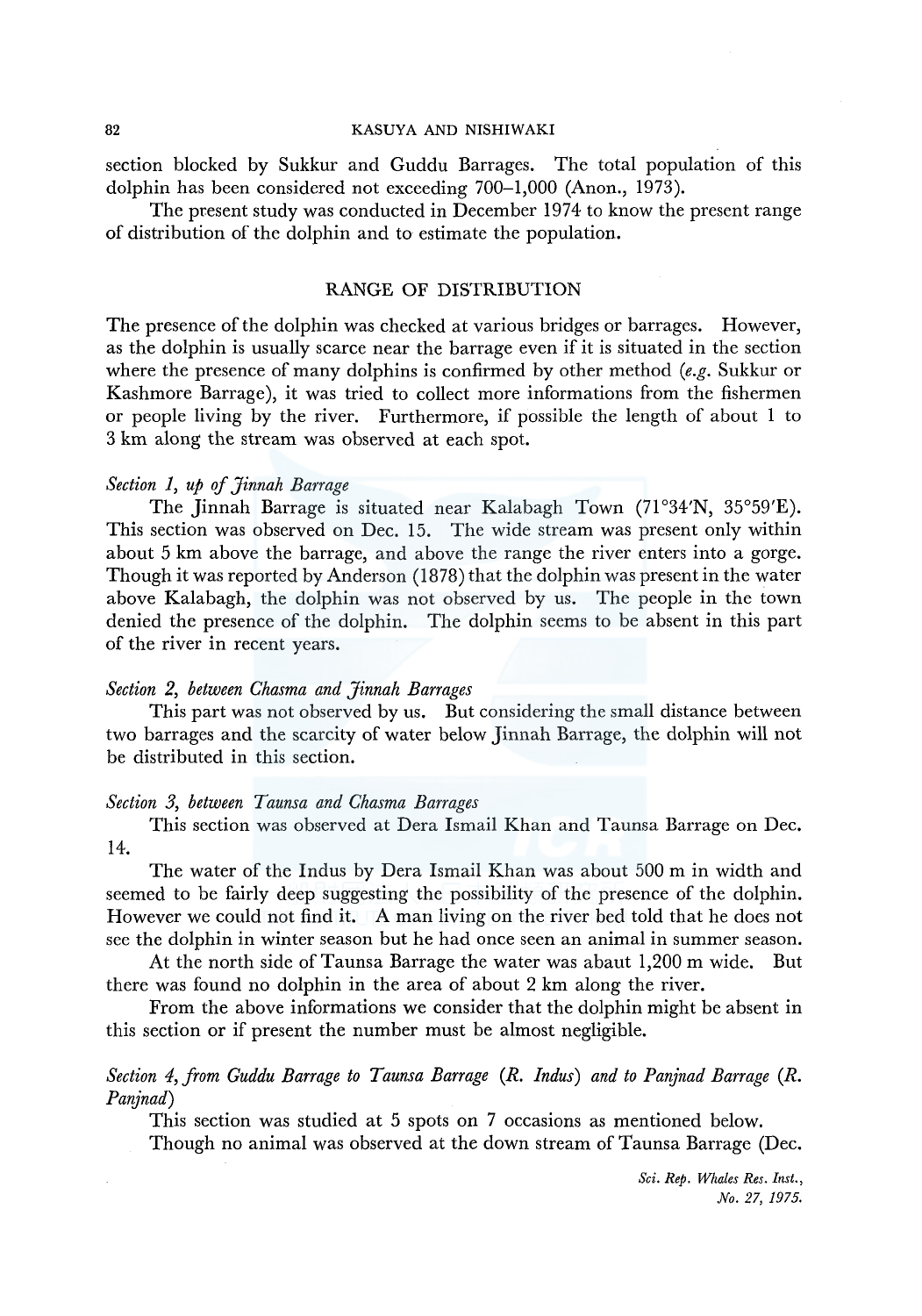14) and Panjnad Barrage (Dec. 13 and 17), it does not necessarily indicate the absence of the dolphin in this section because the water was scarce below the barrages and the dolphin will not migrate there.



Fig. 1. Map of the Indus. Black bar indicates the barrage, numeral the number of the section in text, and the arrow the check point of *Platanista.* BEG, Begari. CHA, Chachran. CHB, Chasma Barrage. DGK, Dera Ghazi Khan. DIK, Dera Ismail Khan. EMB, Emerson Barrage. GUB, Guddu Barrage. HYD, Hyderabad. ISB, Islam Barrage. JHM, Jhang Maghiana. JIB, Jinnah Barrage. KAR, Karachi. KHU, Khushab. KHW, Khanki Weir. KOB, Kotri Barrage. MIT, Mithankot. MUL, Multan. MUZ, Muzaffargarh. PAB, Panjnad Barrage. RAB, Rasul Barrage. ROH, Rohri. SEH, Sehwan. SHA, Shahpur. SUB, Sukkur Barrage. TAB, Taunsa Barrage.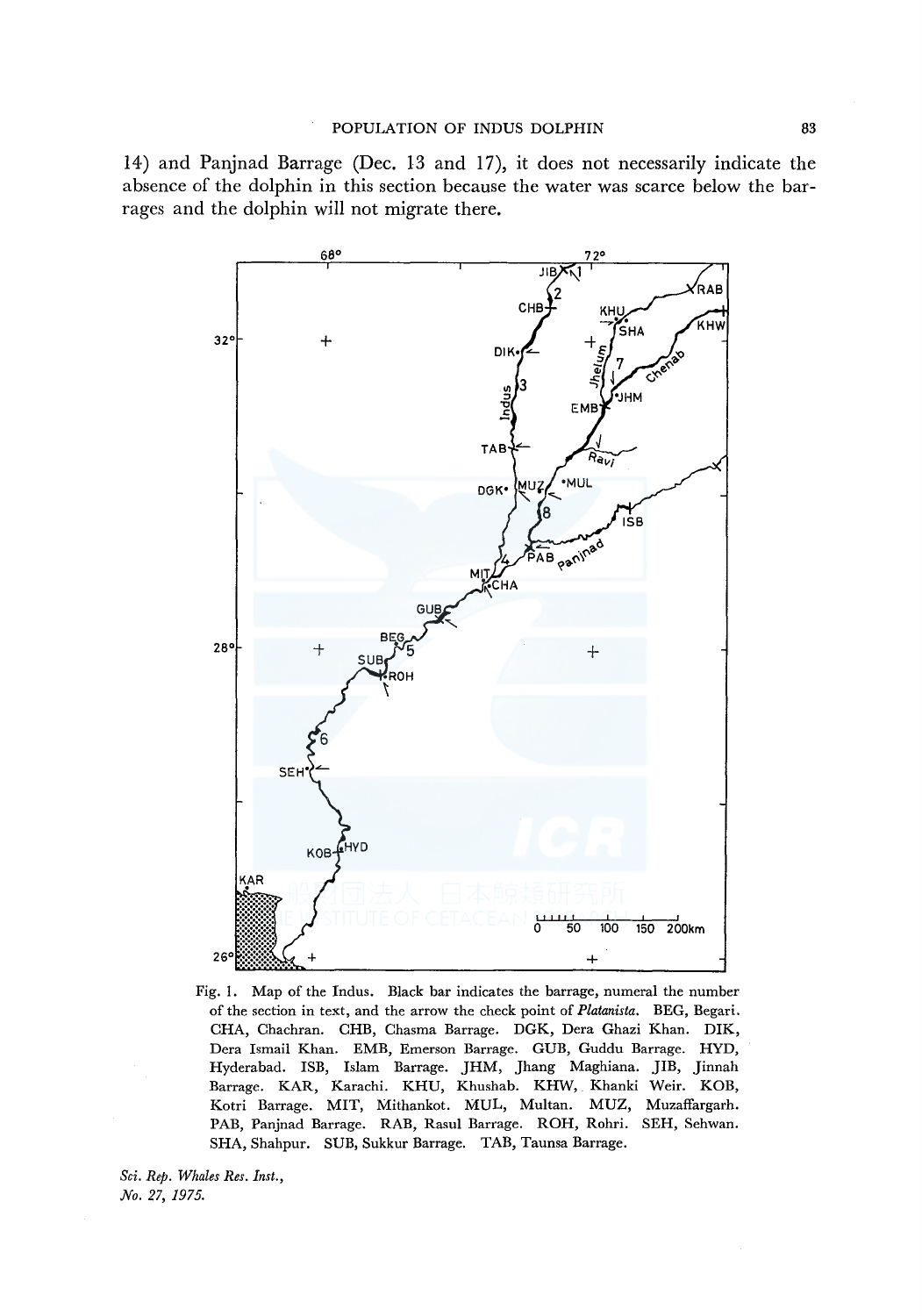By Dera Ghazi Khan, the observation was made on Dec. 14 at the boat bridge connecting Dera Ghazi Khan and Muzaffargarh. The water there was only about 100 m wide and probably less than few meters in depth. No dolphin was found in the ranges of about 1 km at the both sides of the bridge.

Other observations were made along the stream of the length of about 3 km at the boat bridge between Mithankot and Chachran on Dec. 13 and 17. On this spot the water was more plenty than that at Dera Ghazi Khan situating about 150 km north. The width was about 500 m and the current was fast (2 to 3 km/hr). At the first visit one small dolphin (about 120 cm in body length) was observed swimming leisurely at about 100 m north of the bridge, and another slightly larger animal was seen at about 500 m south of the bridge. In case of the second visit, two small individuals were sighted near the latter spot.

At the water just above the Guddu Barrage, there was found no dolphin (Dec. 12).

From the above informations it is safe to conclude that some individuals of the Indus dolphin are distributed in this section of the Indus River. The range of the distribution in winter season will be from Guddu Barrage to the confluence of the Indus and the Panjnad. The length of this part is about 100 km. As this part of the section receives the water from the two rivers, the water level will not be too low to support *Platanista* in winter season.

## *Section 5, between Sukkur and Guddu Barrages*

The presence of the dolphin in this section was confirmed from boats, and the estimation of the population is made in the next section of this report.

# *Section 6, between Kotri and Sukkur Barrages*

The river of this section is devided into two by Ghulam Mohammed Barrage situated about 12 km north of Kotri Barrage. During our trip we only confirmed that the water is very scarce at just below Sukkur Barrage and at Sehwan Town, which is situated slightly south of the midpoint between Sukkur and Kotri Barrages. This indicates the probable absence of the dolphin in the upper part of the section. However, as reported by Pilleri (1972), Mr. Roberts sighted one animal near the north of Ghulam Mohammed Barrage and suggested that the population of the dolphin in the section will be quite small. He also states that *Platanista* is not expected down stream of Kotri Barrage. These informations are considered to be correct.

# *Section 7, from Emerson Barrage to Rasul Barrage* (R. *Jhelum) and to Khanki Weir* (R. *Chenab)*

The section was studied on Dec. 16 at the bridge on the Jhelum River connecting Khushab and Shahpur. This bridge is situated nearly at the midpoint between the two barrages. At this point the stream was only from 100 to 150 m in width and shallow. No dolphin was observed.

The other observation was made by the bridge crossing the Chenab River at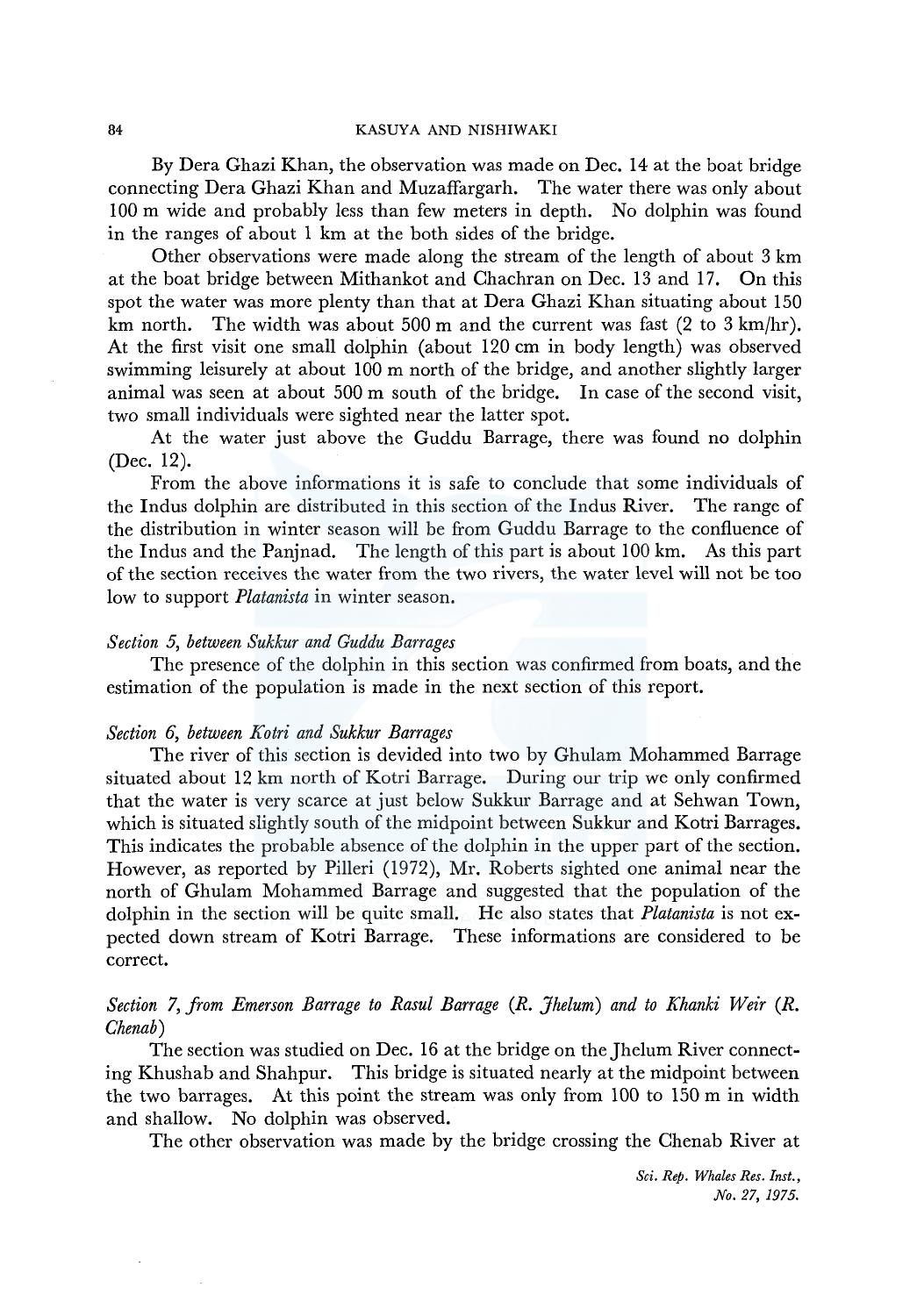the north of Jhang Maghiana This bridge is situated about 32 km upper stream of Emerson Barrage. In spite of the close distance from the lower barrage, the water was only bout 70 m wide and was very shallow.

It is reasonable to expect no dolphin in this section, as already suggested by Taber *et al* (1967) through the observation of the Ravi and Chenab Rivers.

# *Section 8, between Panjnad and Emerson Barrages*

The Ravi River, a tributary of the Chenab River, was almost dry in this season (Dec. 16) leaving small ponds on the bed.

At the bridge connecting Multan and Muzaffargarh the stream was about 150 m in width and shallow, and no dolphin was observed on two occasions (Dec. 13 and 16). At Panjnad Barrage an information was collected on Dec. 17 from a fishermen telling that the dolphin is absent in this section.

No dolphin seems to be distributed in this section.

# POPULATION IN THE SECTION BETWEEN SUKKUR AND GUDDU BARRAGES

The field observation of the Indus River of this section was conducted in the period from Dec. 7 to Dec. 12, using one (from Guddu Barrage to Begari) or two (from Begari to Rohri) local boats. The size of the boats was about 2.8 m wide and 6.5 m long. The boats cruised only in daytime with a stop for lunch, and usually 2 or 3 biologists watched the front direction of the boat while it was slowly rowed down the stream.

On Dec. 7 1974 our boats left the camp on the east bank of the Indus situating about 1 km south of Begari and arrived at Begari after 10 minutes. Then we took a jeep at Begari for Guddu Barrage. At Guddu Barrage a boat was arranged and we left that place at 1526 of the same day. After spending 2 nights on the boat, we arrived at the camp near Begari at 1900 of Dec. 9. On Dec. 9, as the observation was stopped at sunset (1735), we could not observe the river of about 3 km. On the next day (Dec. 10), we changed the boat and left the camp for Rohri, and arrived there at 0920 of Dec. 12 after spending 2 nights on the boats.

Though it was dry season, the width of the water was more than 200 m (estimated by eye) at any part of the section. However the width was small enough and the weather was calm to keep all the width in the range of observation, except when the water was split into two streams by sand bank or by island. On such cases the observation was always made on the larger stream. The speeds of the current was 2.7 km/hr (Dec. 8), 1.5 km/hr (Dec. 9), or 5.0 km/hr (Dec. 11) at the shore on the faster side of the stream.

The stream probably corresponds to the arm of the Indus running the east side of Tappu Island reported by Pilleri (1970, 1972) was narrow and formed a sort of canal, but was distinguished by fairly wide dry river bed. When Pilleri visited Tappu Island in 1969 the east arm was much larger than the west, but it reduced the size by 1972 to be as wide as the west arm (Pilleri, 1972). Possibly the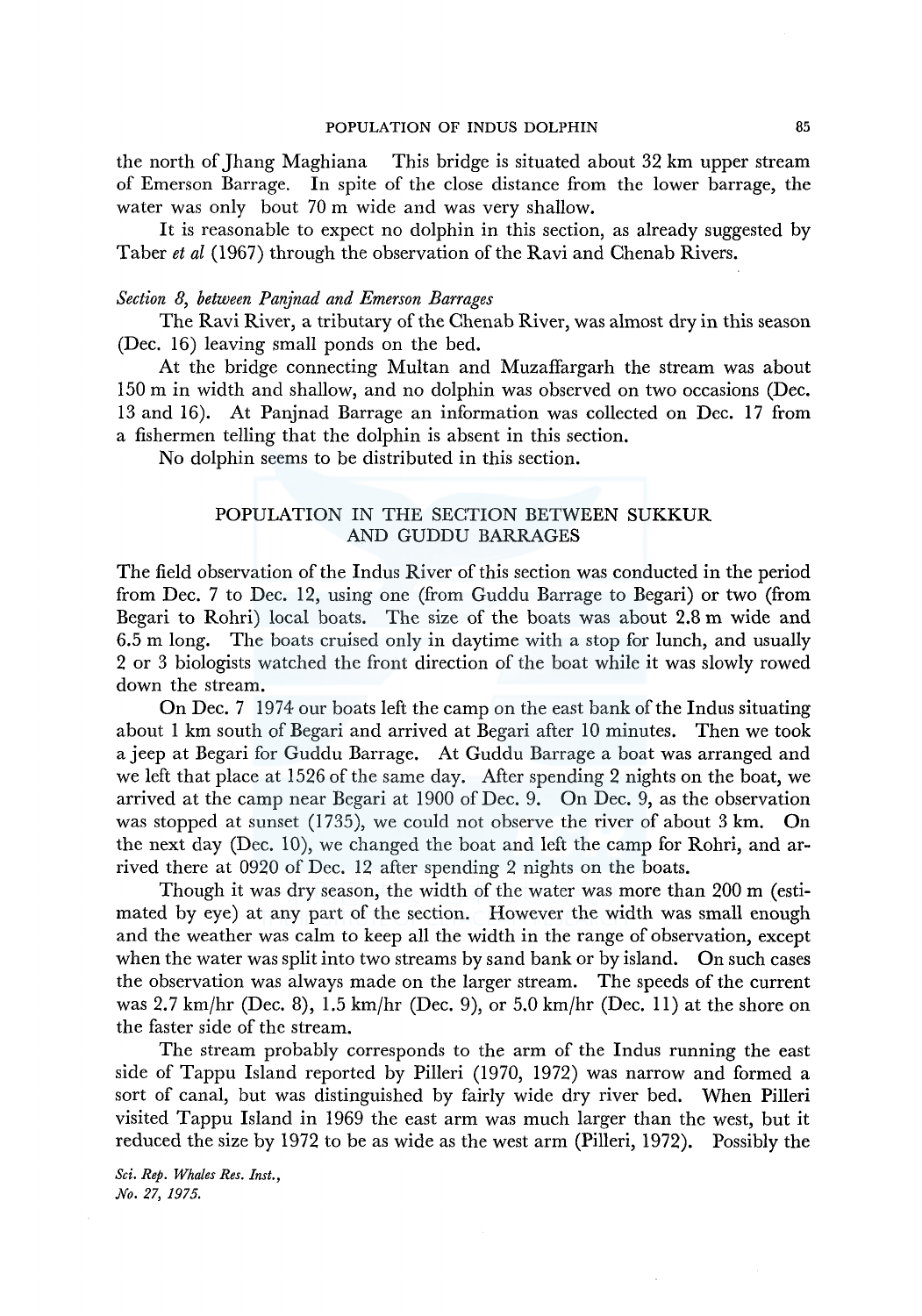east arm attained the present condition by continuing the reduction of the size after Pilleri visited there in 1972.

When the dolphin was found, the number of surfacings was counted for each individuals untill the animal passes the level of the boat. The distinction of the individual was made considering the position and interval of surfacings, the size of the animal, and sometimes the swimming direction. Though most of the animals



Fig. 2. Schematic figure of the lndus between Guddu Barrage and Begari (bottom) and between Begari and Rohri (top). Direction of the stream and cruising hours are indicated instead of direction and goegraphical distance. Circle at the left side of the river indicate the dolphin observed in cruising hours, and that at the right the animals observed while anchored. Numbers in parenthesis indicate the roughly estimated number of dolphins and number of surfacings in high density area. BEG, Entrance of Begari Canal. GUB, Guddu Barrage. ROH, Rohri.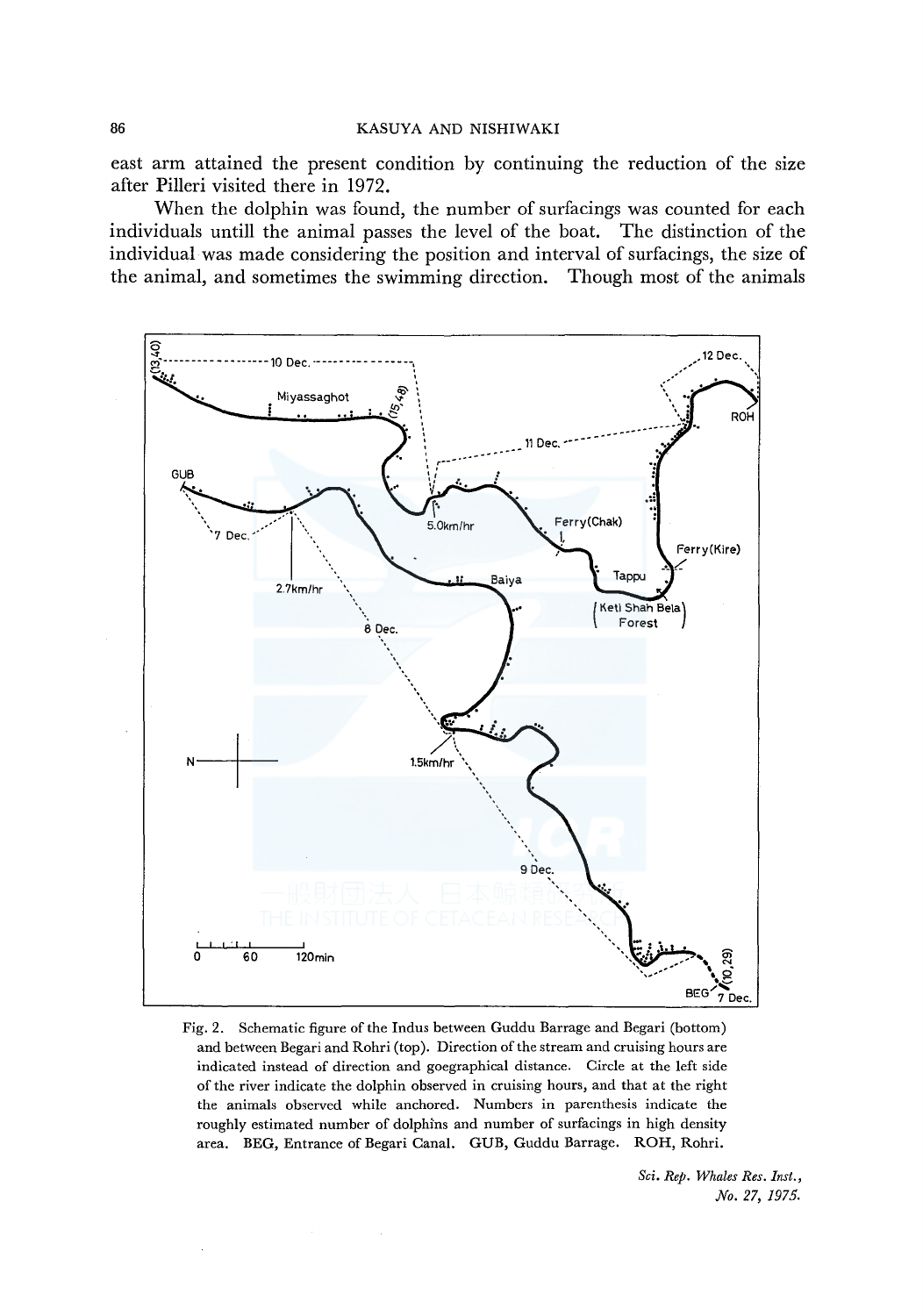seemed to be solitally, the area with high density was usually restricted to some deep places, and the dolphin was scarce in the shallow and rapid stream. In some cases many dolphins were found in a small area (e.g. 100 to 500 m in diameter), and the distinction of the individuals was difficult. Even in these cases it was not sure if the animals were forming a school or only assembling randomly at one spot. These cases are shown with parenthesis in Table 1. In this table the lines are arranged in the order of from the upper stream to the lower stream.

### *Interval* of *respiration*

One juvenile dolphin (about 120 cm in body length), which was released after



Fig. 3. Frequency of respiration interval of a juvenile *P.* g. *indi.* 

the observation, was driven into a small inlet. And the interval of surfacing for respiration was measured for 5 to 20 minutes at various hours of a day in order to get some clue on distinguishing the individual dolphins in the river. This result is shown in Figs. 3 and 4.

The respiration interval showed wide variation from 4" to 81". Judging from the inconspicuous peaks of the frequency, there seems to be three modes of respiration interval. The one is at 20" or less, the second at about 40", and the third at 80". The frequency of the shorter interval had decreased in the second day. This may be related to the decrease of excitement caused by the driving.

The observations of freely swimming animals give slightly different feature. The mean interval of 9 respirations of a median size animal was 64". The 4 intervals of another median size animal ranged from 10" to 80" with a mean of 54". On the other hand the mean interval of 12 respirations of one small animal, which was swimming slowly at one spot, was 87". These informations suggest that the ratio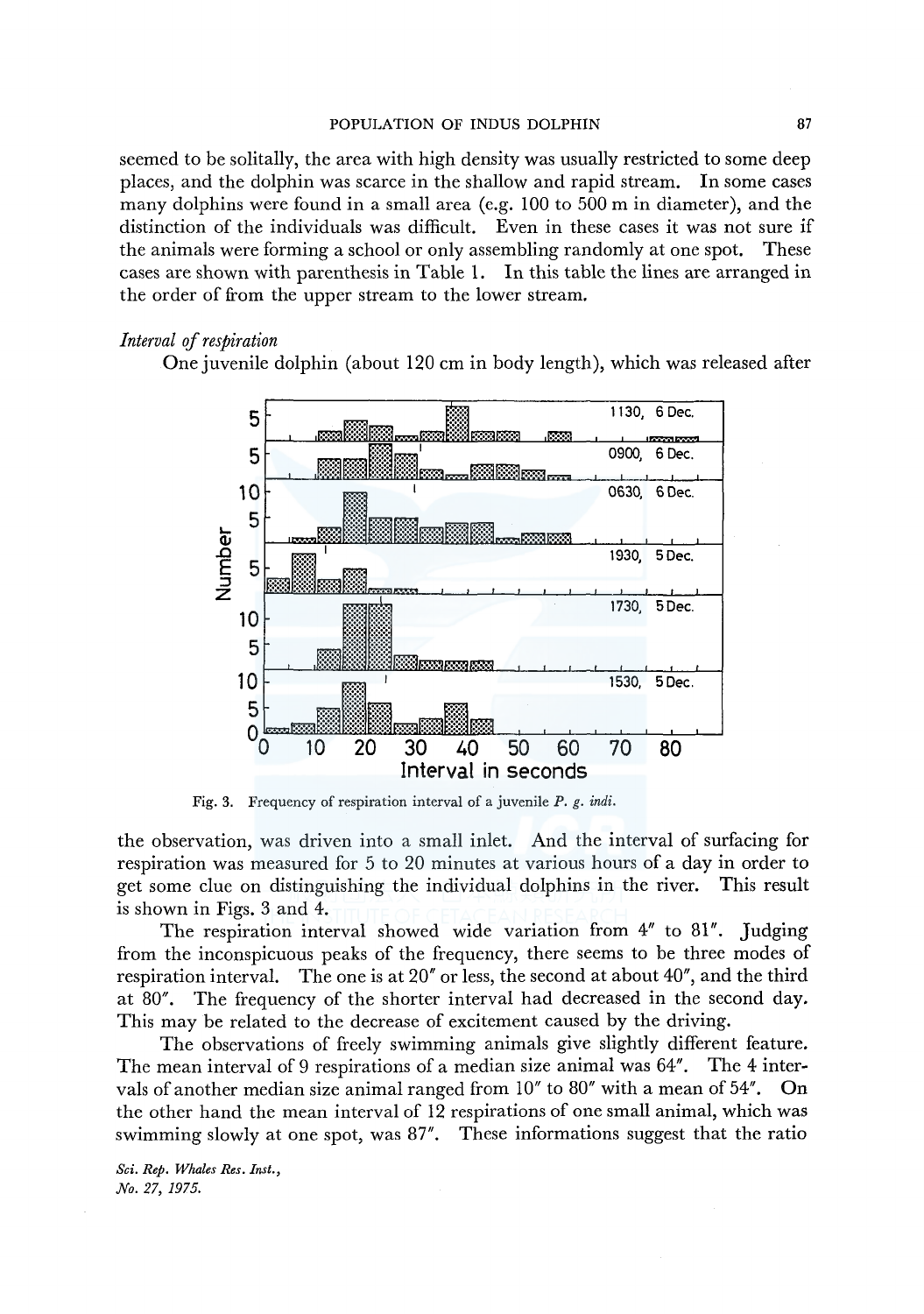of the longer interval may increase in the freely swimming animals, but that there is no significant difference of the mean length of the interval between small and larger animals. These features are also confirmed by the data reported by Pilleri (1970), in which the highest frequency was at 60", the next peak at 10", and the average was 42".

The respiration in night time was checked by the respiration sound. This shows that the respiration in the night is strongly biased to the shorter side.

# *Estimation of the population*

The numbers of dolphins and of surfacings observed in the Indus between



Fig. 4. Respiration pattern of P. g. *indi* based on same data in Fig. 3.

Guddu Barrage and Rohri are shown in Table 1. The rough estimation of number of dolphins we sighted is made, as shown bellow, from the total number of surfacings and number of surfacings with the distinction of each individuals.

$$
(420+117)\frac{182}{420}=256
$$

However this does not give the total number of dolphins in the observed water, because the overlooked animals are neglected. Accordingly the following method was used in this study.

Excluding the count of the dolphins made at the places where the dolphins were too concentrated to get reliable distinction of each individual, if the number of dolphins are plotted against the number of surfacings of each individual, there is found a tendency decreasing toward the left (Fig. 5). The frequency of animals sighted twice is higher than that expected from the linear decrease. This may be because, if the first surfacing is sighted, a larger attention is apt to be paid for the second surfacing. If the least square is used for the points between 1 to 5 surfacings, the relationship  $y = -15.90x+82.1$ , where y is the number of dolphins and x is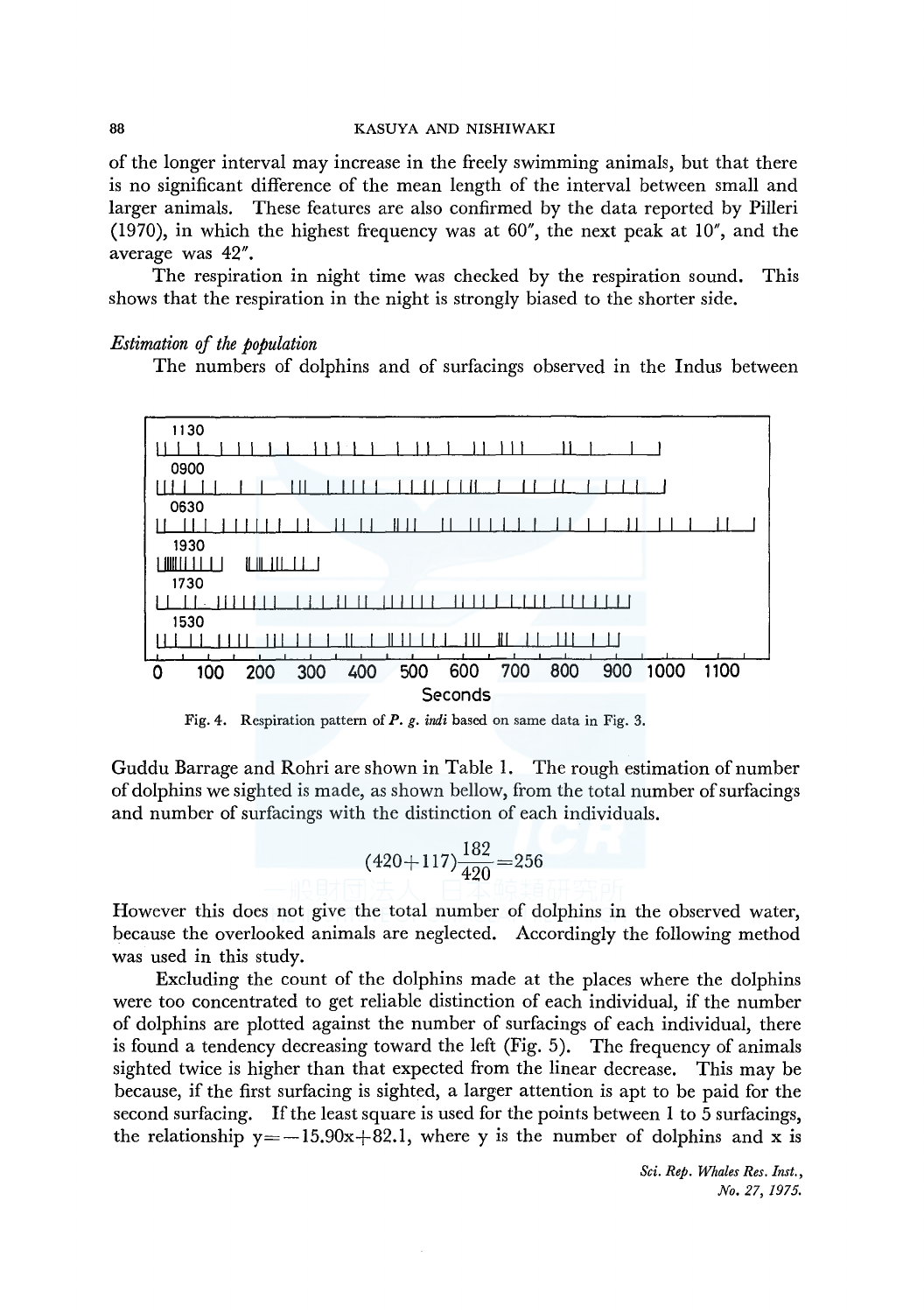#### POPULATION OF INDUS DOLPHIN 89

the number of surfacings, is obtained. However the frequency of the animals with 6 or 7 surfacings does not come on the extended straight line. Possibly these points will include the cases where two or more animals were erroneously considered as a single animal. If each case with  $6$  (7 cases) or 7 (3 cases) surfacings is considered to be represented by 2 animals with 5 or less surfacings, the real number of animals discussed here should be 192, and above formula should be parallelly slided up for  $(7+3) \times 2 \div 5 = 4.0$  and can be shown as follows.



Fig. 5. Frequency of the number of observed surfacings of each individual of *Platanista* in the section between Guddu and Sukkur Barrages. Solid line indicates  $y=-15.90x+82.1$ , and dotted line  $y=-15.90x+86.1$ .

|  |  |  |  |                                              | TABLE 1. NUMBER OF DOLPHINS AND OF SURFACINGS OBSERVED |
|--|--|--|--|----------------------------------------------|--------------------------------------------------------|
|  |  |  |  | BETWEEN GUDDU BARRAGE AND ROHRI IN DEC. 1974 |                                                        |

|       | Hours of       | While cruising |             | While at stop |              |
|-------|----------------|----------------|-------------|---------------|--------------|
| Date  | observation    | surfacings     | dolphins    | surfacings    | dolphins     |
| $-7$  | $2^{\circ}01'$ | 20             | 10          |               |              |
| 7     | 8'30''         |                |             | 8             |              |
| 8     | 8°24'          | 61             | 28          |               |              |
| - 9   | 20'            |                |             |               |              |
| 9     | 9°04'          | 124            | 53          |               |              |
| 7     | 10'            | (29)           | (10)        |               |              |
| 10    | 15'            | (40)           | (13)        |               |              |
| 10    | 4°24'          | 66             | 24          |               |              |
| 10    | 19'            | (48)           | (15)        |               |              |
| 10    | 2°34'          | 29             | 9           |               |              |
| 11    | 13'            |                |             | 6             | 3            |
| 11    | 9°00'          | 90             | 48          |               |              |
| 12    | 6'             |                |             | 3             | $\mathbf{2}$ |
| 12    | 1°42'          | 30             | 12          |               |              |
| Total |                | 420<br>(117)   | 182<br>(38) |               |              |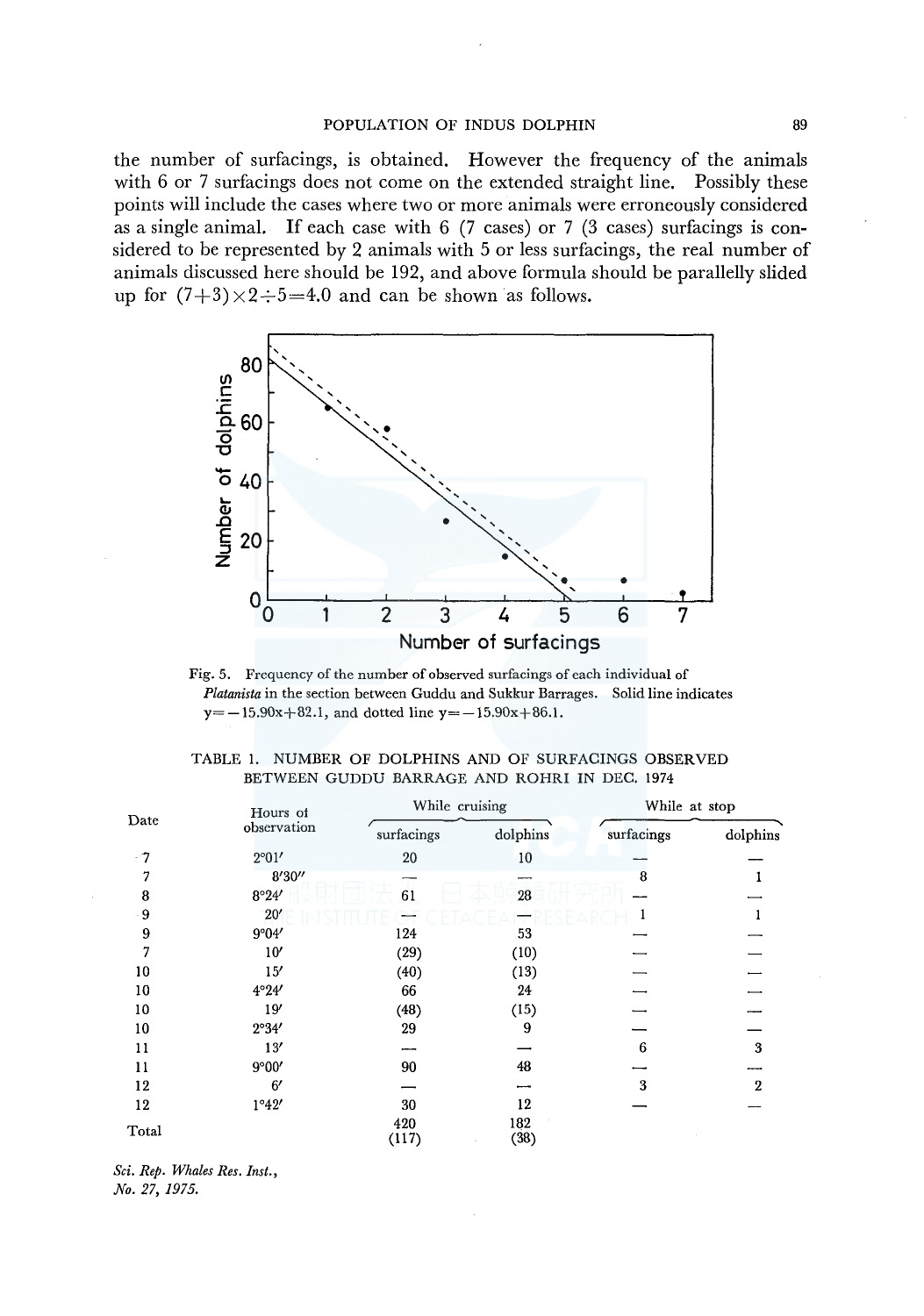y=-15.90x+86.l .................................... (1)

The estimation of the number of overlooked dolphins is obtained from formula (1) as the value of  $y=86.1$  corresponding to  $x=0$ . The real number of dolphins represented by one surfacing is obtained as follows.

182+7+3+86.l 420 0.661 ................................. (2)

From this figure and total number of surfacings counted, the total number of dolphins should have been present in the observed area is obtained as follows.

( 420+ 117) x 0.661 =355.0 ............................... (3)

This is the minimum estimate of dolphins in the Indus River between Guddu Barrage and Rohri. In order to estimate the total number of dolphins in the section, the number of dolphins in the unobserved area must be added.

There are three occasions where the smaller branch of the stream was not observed in spite of the possible presence of the dolphin. The length of time of those cases were 20' (Dec. 8), 19' (Dec. 9), and 8' (Dec. 9). And the number of spoutings counted in the corresponding main streams were 0, 16, and 0 respectively. Assuming that the same number of dolphins are distributed both in the smaller branch and larger main stream, the following number is calculated as the number of dolphins might have been present in the smaller stream.

(O+ 16+0) x 0.661=10.6 ................................. ( 4)

However this can be a overestimate, because it is more reasonable to expect the smaller number of dolphins in the smaller branch.

While the cruise of about 1 hour at the upper part of Begari, the observation was not made because of the night time. The number of dolphins in this area can be estimated from the number of surfacings counted in each one hour period at both sides of this area. In the upper area there were observed 47 surfacings in one hour, and in the lower area 64 surfacings. The mean is 50.9 surfacings. This shall represent

50.9x0.661=33.6 .................................... (5)

However this estimation is also considered to be higher, because the water of the unobserved area was so shallow to have difficulty in cruising at night and the water at both sides of this area was deeper.

Another estimation must be made for the area between Rohri and Sukkur Barrage (about 2 km), where we could not cruise. As the number of surfacings counted during the cruise of the same distance just above Rohri was 14, the number of the dolphins in the areas between Rohri and Sukkur Barrage is obtained as follows.

14x0.661=9.3 ....................................... (6)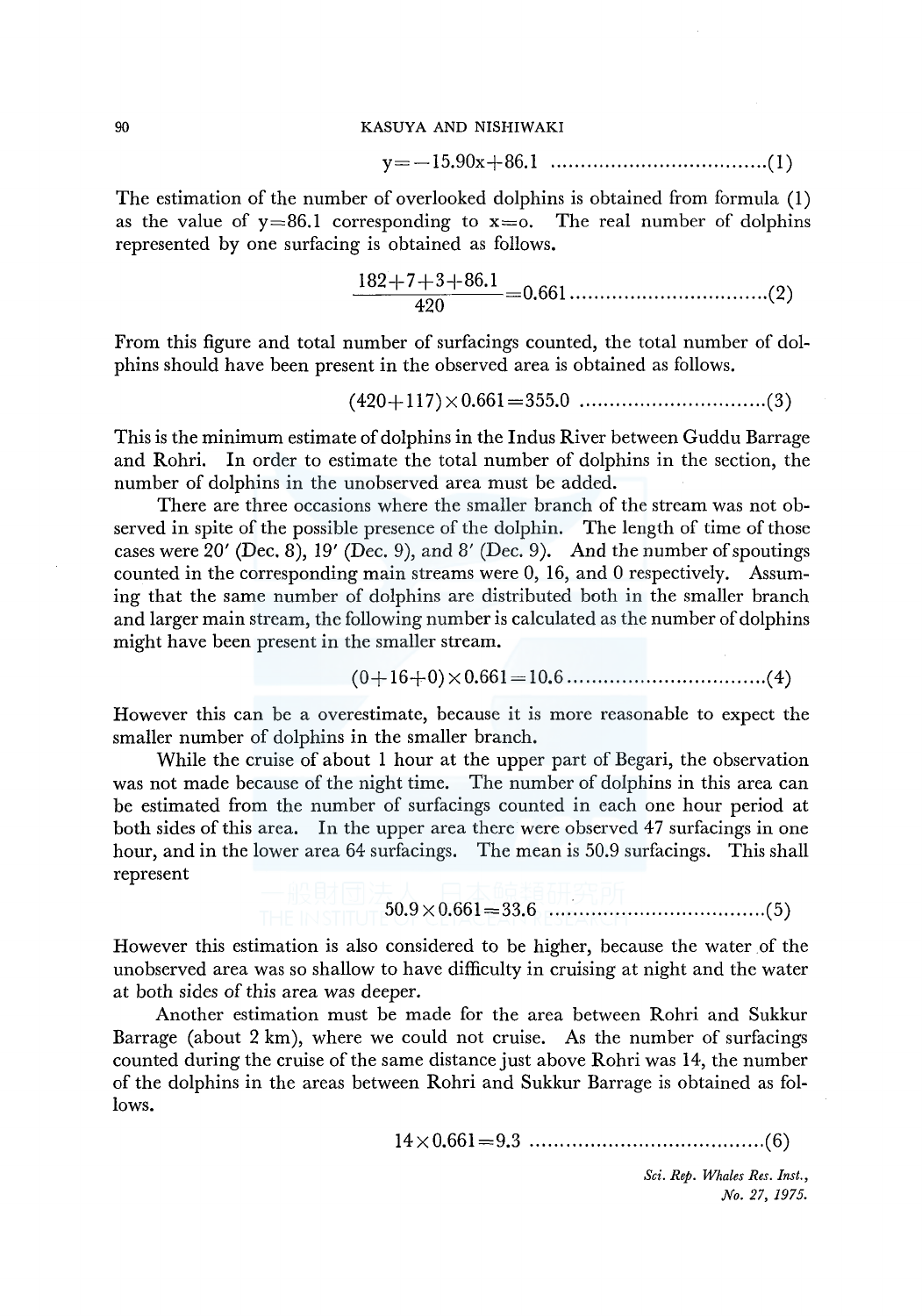By totalling the figures  $(3)$ ,  $(4)$ ,  $(5)$ , and  $(6)$ ,  $409$  is obtained as the number of dolphins between Guddu and Sukkur Barrages. As this figure is a maximum estimation, more reasonable estimation can be between this figure and that of (3), or about 380 animals.<sup>1)</sup>

## *Size composition*

Table 2 shows the number of dolphins and of the surfacings classified by the size of the dolphin in the section between Guddu and Sukkur Barrages. The juvenile animals smaller than about 140 cm in body length are classified into " Small ", the large individuals presumably exceeding 180 cm and having the elongated rostrum were classified into "Large'', and the remaining dolphins into " Intermediate ". Though the frequency of the three sizes are calculated by two methods, one by the number of observed surfacings and the other by the number of identified individuals, there is observed no significant difference between the ratios obtained by two methods. And the approximate ratio of small, intermediate, and large animals is 70%, 20%, and 10% respectively. According to Kasuya (1972)

TABLE 2. RELATIVE ABUNDANCE OF THE THREE SIZES OF *PLATANISTA*  IN THE SECTION BETWEEN GUDDU AND SUKKUR BARRAGES

|              |     | No. of surfacings |     | No. of dolphins |  |  |
|--------------|-----|-------------------|-----|-----------------|--|--|
|              | no. | $\%$              | no. | %               |  |  |
| Small        | 299 | 69.9              | 97  | 66.4            |  |  |
| Intermediate | 89  | 20.8              | 32  | 21.9            |  |  |
| Large        | 40  | 9,3               |     | 11.7            |  |  |
| Total        | 428 | 100.0             | 146 | 100.0           |  |  |

the female *Platanista* in the Brahmaputra River attains the sexual maturity at the length between 1 70 and 200 cm and grows about 50 cm larger than the male, and the rostrum is especially long in mature females. So it is considered that the individuals classified into large animal in Table 2 represent the mature females, and the intermediate premature animals of both sexes and mature males. This means that the number of mature females is only 10  $\%$  of the total population. Even under the unreasonable assumption that all the intermediate animals are sexually mature, the percentage of the mature femals could be  $15\%$  of the total population (an even sex ratio is assumed). In other words, the number of mature females is considered to be surely less than 30% and probably about 20% of all the females in the section between Guddu and Sukkur Barrages.

### DISCUSSION

It is indicated that the dolphin is distributed also in the lower part of the section at the north of Guddu Barrage. Though its length is almost same with that of the

l) The fitness of Poisson distribution to the points in Fig. 5 is worse. It gives overlooked animal 28 instead of 86 and the population between 269 and 309.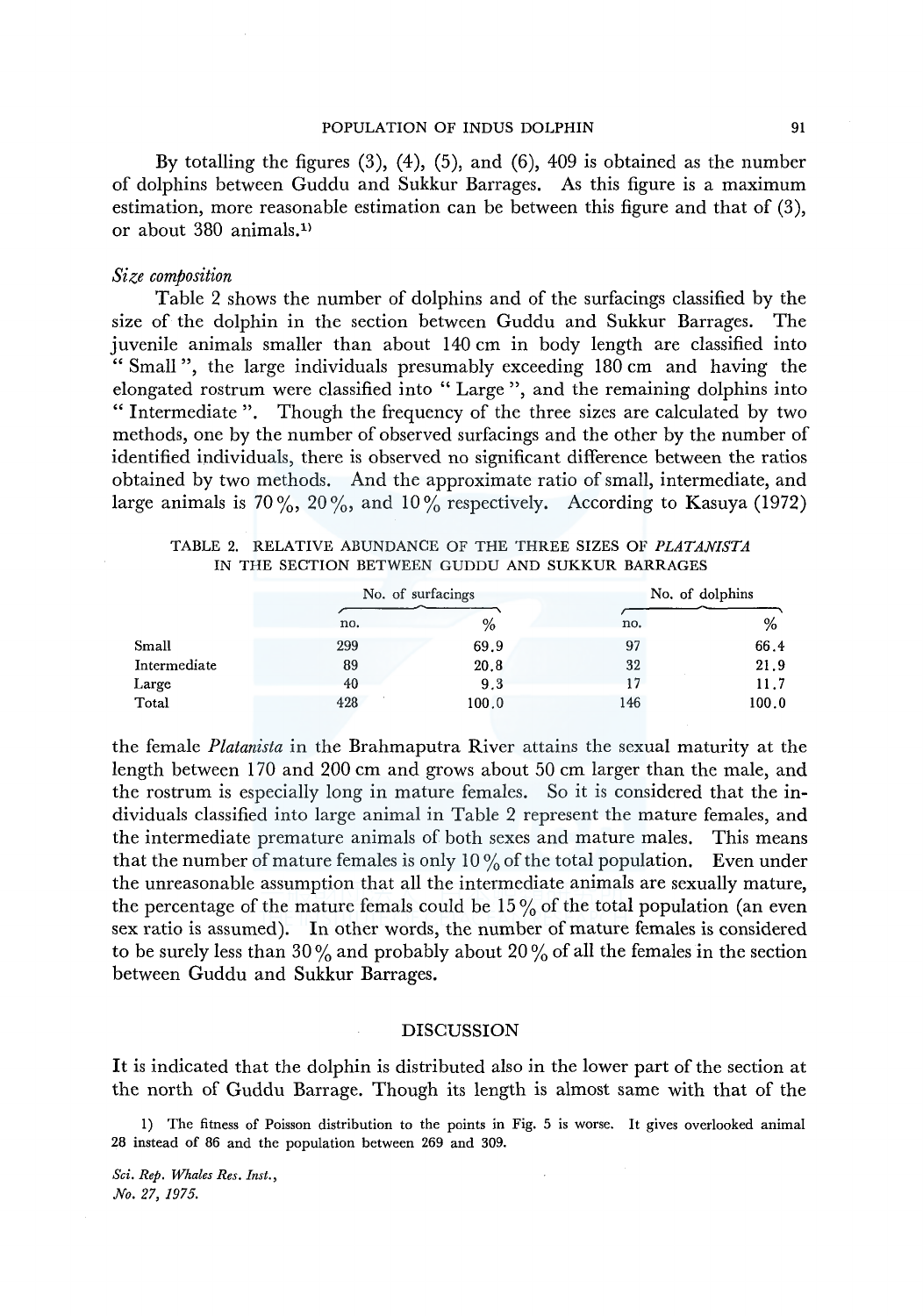entire section between Guddu and Sukkur Barrages, the water in the former area is more scarce than in the latter. So the total number of the dolphin in that part must be smaller than that in the section between Guddu and Sukkur Barrages. Possibly it will not exceed the half of the population in the latter section or about 200 animals. If the density of 2 animals in 3 km is applied for the area, the population can be about 100 animals. As the number of dolphins in the section between Kotri and Sukkur Barrages and that between Taunsa and Chasma Barrages is almost negligible, the total number of *Platanista* in the lndus River is estimated to be between 450 and 600. This is the lowest estimation has ever been made on this population.

The ratio of sexually mature females to the total females was obtained in the former section. The corresponding figures of delphinids are  $69.1\%$  (calculated from the data in Sergeant, 1962) in *Globicephala melaena,* 68.3 % (Kasuya *et al,* 1974) in *Stenella attenuata,* and 58.5 % (Kasuya, 1972) in *S. coeruleoalba.* However these may sometimes have a bias derived from the segregation of the animals by different growth stage (Kasuya *et al,* 1974). The real maturity ratio of female *S. attenuata* calculated from the life table in Kasuya *et al* (1974, Table 24) is 59.0 %· These values are extremely high compared with that of *Platanista* in the Indus. A possible explanation of this phenomenon is the high mortality rate. If the mean age at sexual maturity is known, the mortality is roughly estimated. Kasuya (1972) suggested on *Platanista*  in the Brahmaputra River that the age at the attainment of sexusal maturity in famales might be 10 years of slightly less as in the case of other toothed whales. If 9 years is applied for the age of the female *Platanista* in the lndus River at the attainment of sexual maturity, there can be the following equations.

$$
\frac{\int_0^{\infty} e^{-\mu x} dx}{\int_0^{\infty} e^{-\mu x} dx} = \frac{\text{No. of mature females}}{\text{No. of immature females}}
$$
  
M=1-e<sup>-\mu</sup>

Where  $\mu$  is the annual mortality coefficient, M the annual mortality rate, x the age of the animal in years. As the number of mature females is  $20\%$  of the total females, the annual mortality rate of 0.164 is obtained from the above equations. Even for the assumption of improbably high ratio of mature females  $30\%$ , the annual mortality rate is 0.125 Though the mortality can change by the age of the animal, the above calculation will give some idea on the mean mortality rate of *Platanista* in the past. There is another problem in this estimation. The mean mortality thus calculated is largely influenced by the change of the annual recruit, and in the strict sence this value can indicate the real mean mortality only when the population is stable. In a decreasing population the mortality will be underestimated, and in a increasing population overestimated. However, as the environment of the dolphin has been changing worse as mensioned below, it is unreasonable to suspect the increasing population. Accordingly the mortality estimated here seems to be correct or an underestimation.

The next problem in analysing the population of the dolphin is the recruitment rate of *Platanista.* Kasuya (1972) showed that the parturition and mating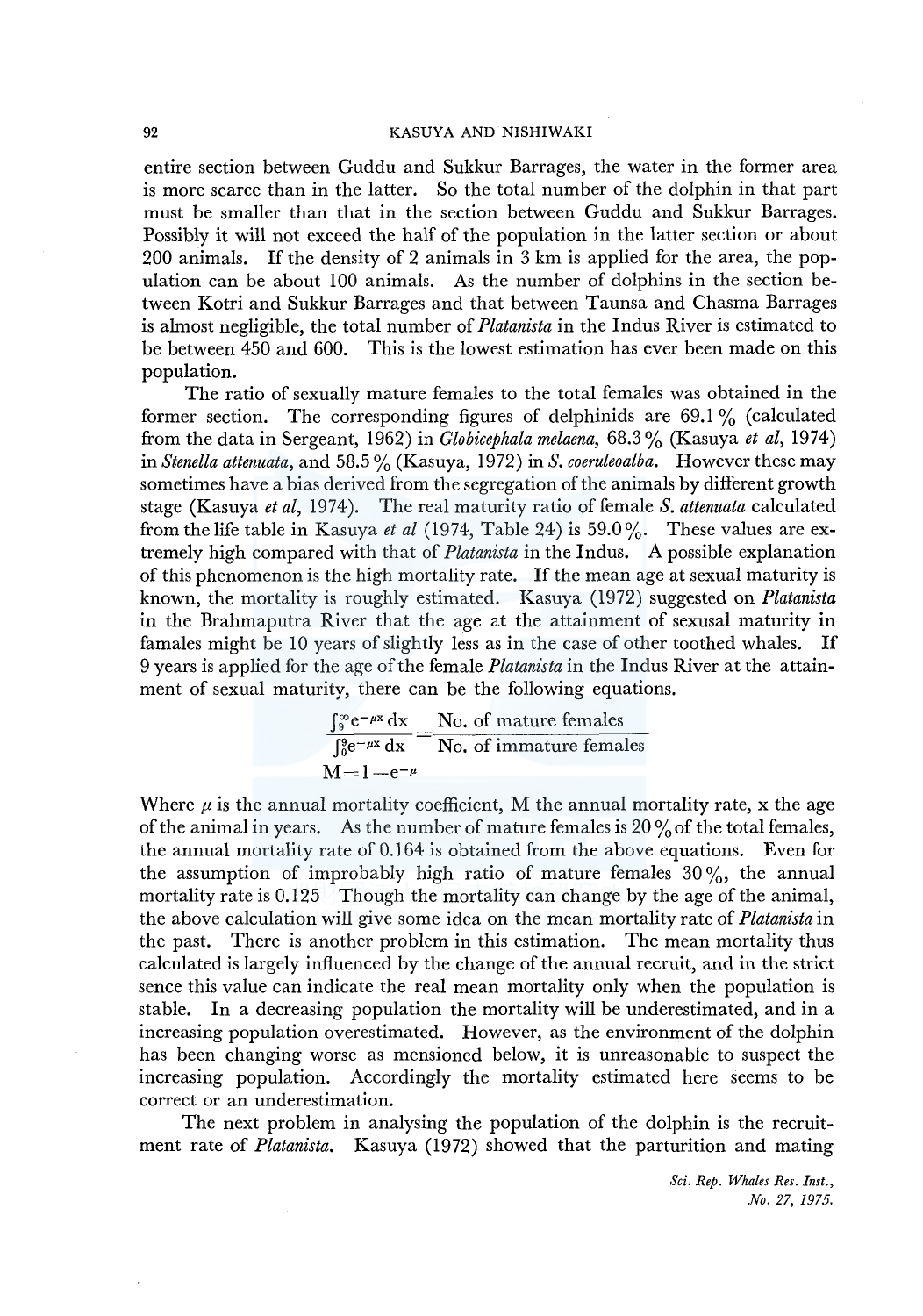seasons of *Platanista* in the Brahmaputra River are in winter season and that the calves born in the early winter are weaned by the beginning of the next dry (winter) season. If this reproductive cycle is correct for *Platanista* in the Indus River, the mean calving interval will be at least 2 years. Then the gross annual reproductive rate is calculated as follows, assuming the even sex ratio and the ratio of mature females 20 % obtained above.

$$
0.20 \times \frac{1}{2} \times \frac{1}{2} = 0.050
$$

Even in case of the unreasonably high ratio of mature females  $30\%$ , the gross annual reproductive rate is only 0.075.

The net reproductive rate is obtained as the difference of gross reproductive rate and the mortality rate. It is  $0.05-0.164=-0.114$  and surely less than 0.075- $0.125 = -0.050$ . Though this calculation is rough, it will be correct to conclude that the population of *Platanista* in the Indus River has been decreasing at the rate of about  $10\%$  per annum. As the environment does not seem changing better, the decrease of the population will be continuing.

One possible reason of the high mortality of this dolphin population can be the unknown amount of the catch by local fishermen. Another and more important factor seems to be the change of the environment caused by the development of the irrigation system as indicated by various authors (Anon., 1973; Pilleri, 1972; Roberts, 1972; Taber *et al,* 1967). The cause of the disappearance of the dolphin in most of the part of the Indus seems to be related directly to the construction of the barrages for irrigation system. The dolphin population, before the construction of the barrages, will have expanded the range of distribution in summer season and retreated to main stream in winter season as in the case of *Platanista* in the Ganges-Brahmaputra Rivers (Kasuya and Haque, 1972). However the construction of barrages blocked the seasonal movement and devided the population into smaller units. Then, as most of the water is used for irrigation in each section, only the subpopulations in few sections where the water level is not too low in winter season have survived at the lower population level. It is told that the water decreases even at Begari so low in February not to allow the use of the local fishing boat. Begari situates at the middle of the section between Guddu and Sukkur Barrages where most of the *Platanista* population is left. This condition will be bad for the survival of the dolphin. Furthermore, if the utilization of water for irrigation increases in future, the survival of this dolphin population will be impossible.

As the conclusion following two acts are suggested for the survival of *Platanista gangetica indi* (Blyth, 1859). One is to stop the poaching of this dolphin. For this purpose the educational propaganda will be needed to deny the erroneous conception on the medical efficiency of the dolphin oil. The other is to keep the water of some section above the certain level even in the winter season. This seems to be possible only through the accomplishment of the economical utilization of the water resources.